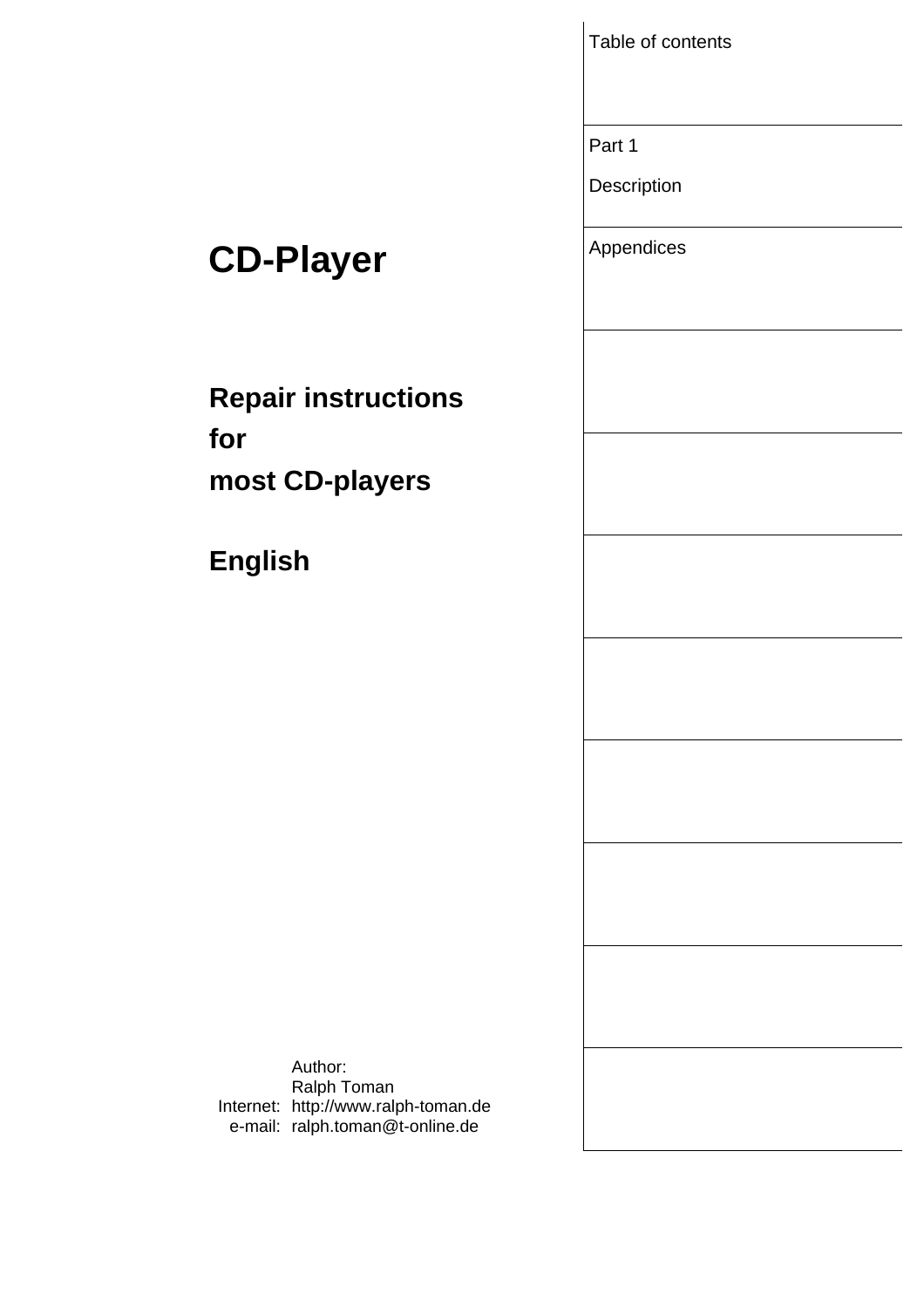# **Table of Content**

| Rules for working with electrostatic sensitive components or |  |
|--------------------------------------------------------------|--|
|                                                              |  |
|                                                              |  |
|                                                              |  |
|                                                              |  |
|                                                              |  |
|                                                              |  |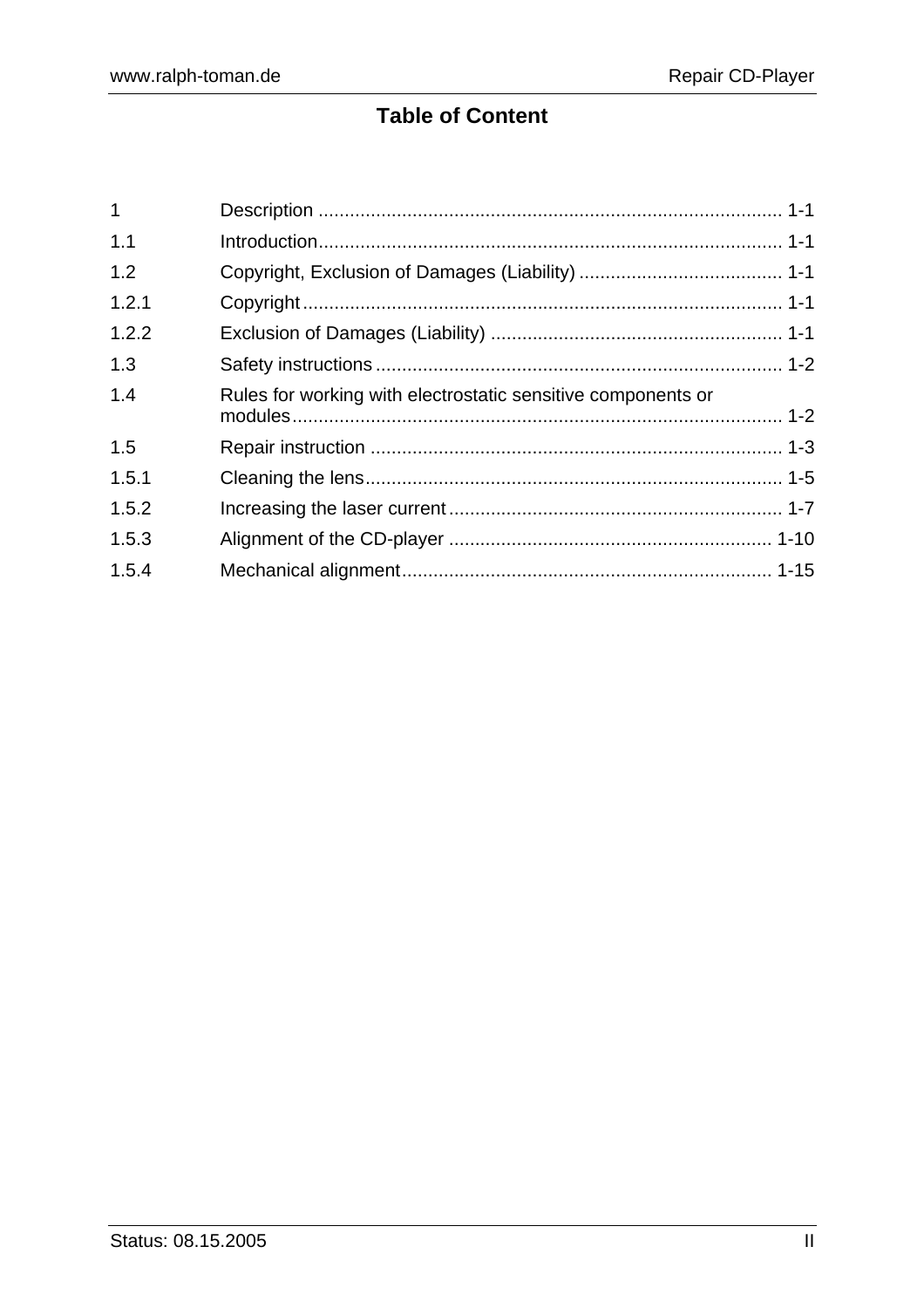### **List of illustrations**

| Fig. 1-8: Square-wave signal on measuring junction "Focus Offset"  1-12 |  |
|-------------------------------------------------------------------------|--|
|                                                                         |  |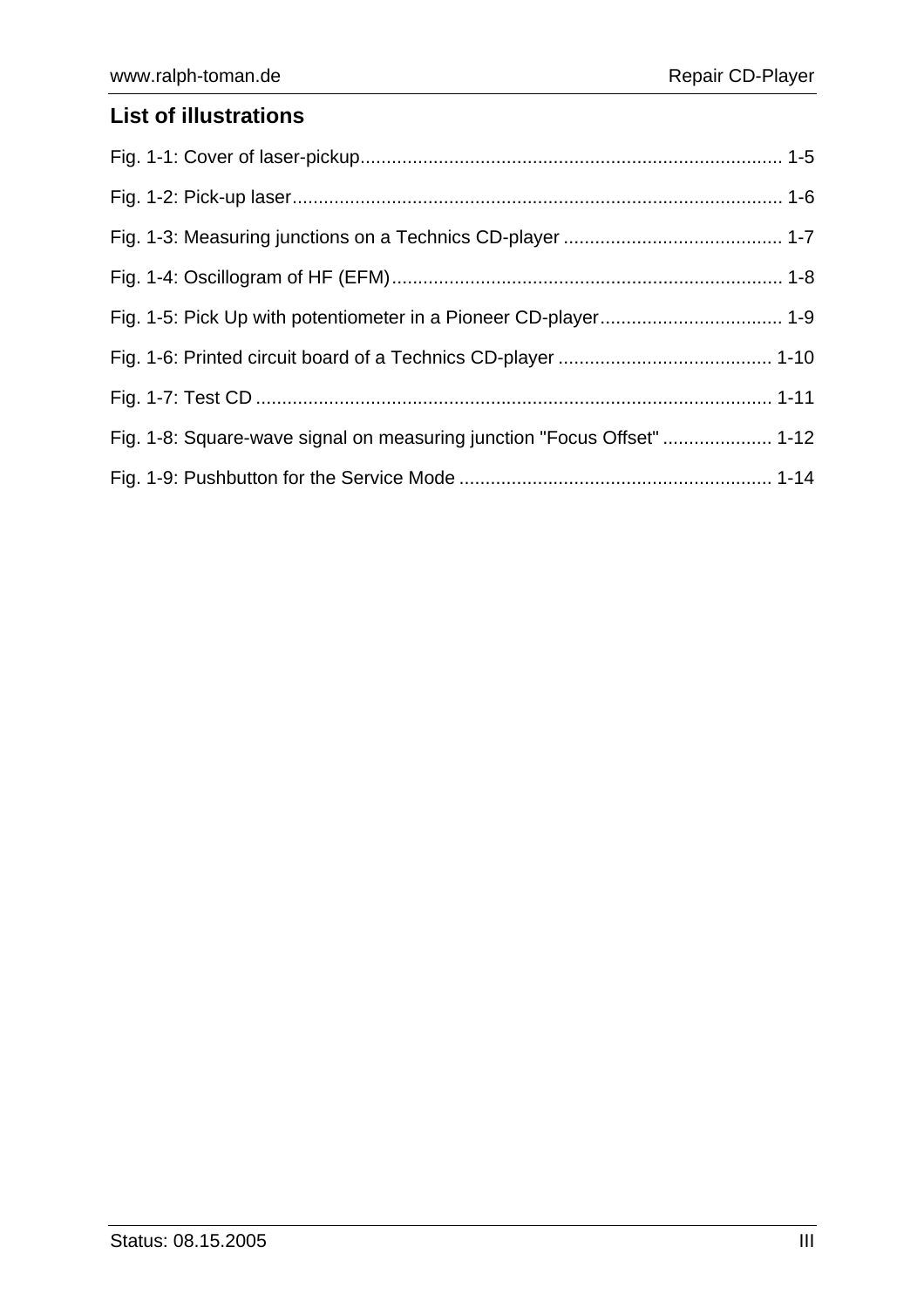### **List of abbreviations**

| <b>CD</b>       | <b>Compact Disk</b>                                     |
|-----------------|---------------------------------------------------------|
| <b>DVD</b>      | Film, Video auf CD                                      |
| <b>EFM</b>      | Eight-to-fourteen-modulation                            |
| FG              | Focus gain                                              |
| <b>FO</b>       | <b>Focus offset</b>                                     |
| HF              | <b>High Frequency</b>                                   |
| Laser           | Light amplification by stimulated emission of radiation |
| mp3             | File format for music                                   |
| Pot             | Potentiometer                                           |
| TG              | Tracking gain                                           |
| TO              | <b>Tracking offset</b>                                  |
| <b>TOC-Spur</b> | Table of contents (of CD)                               |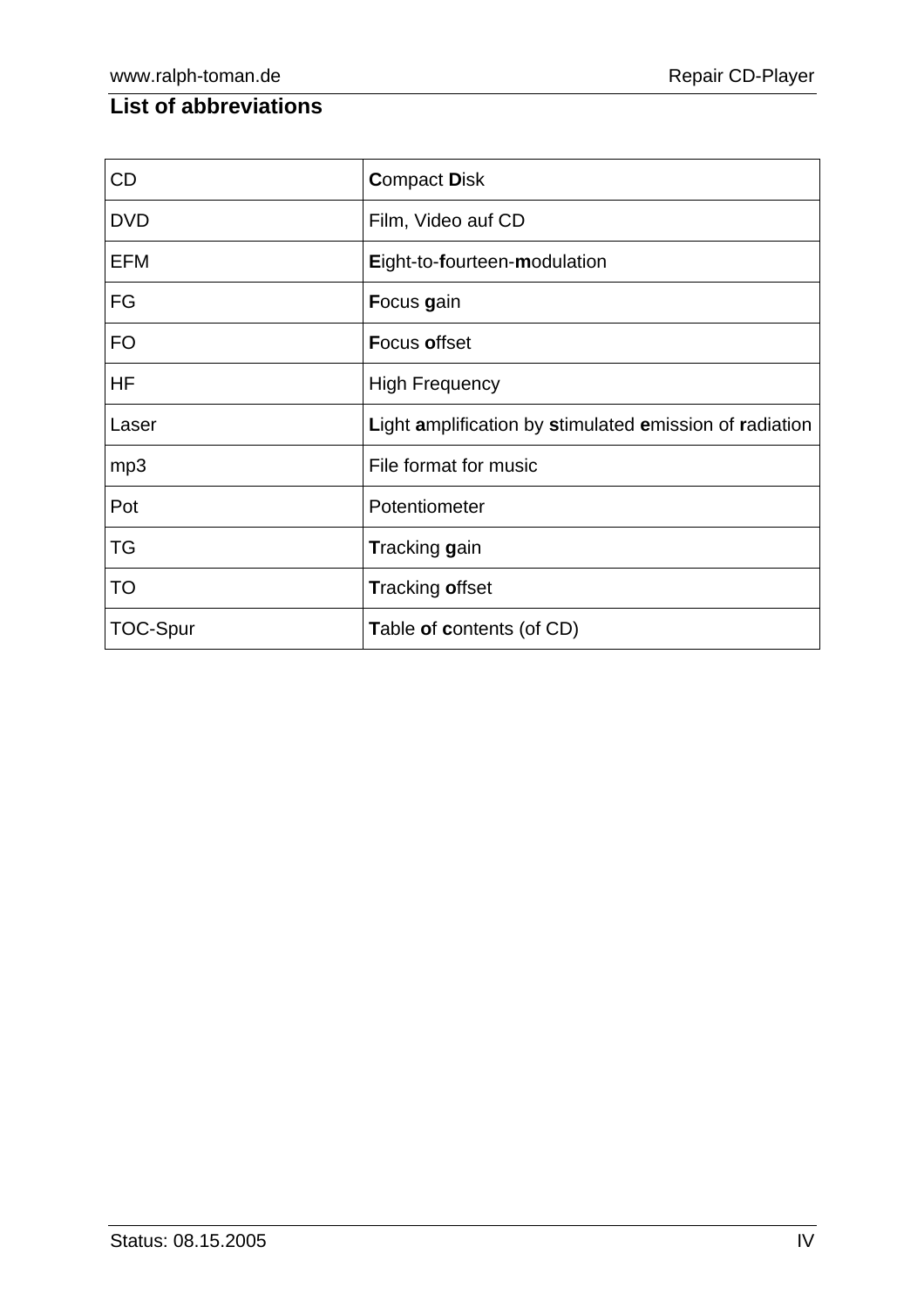## **List of appendices**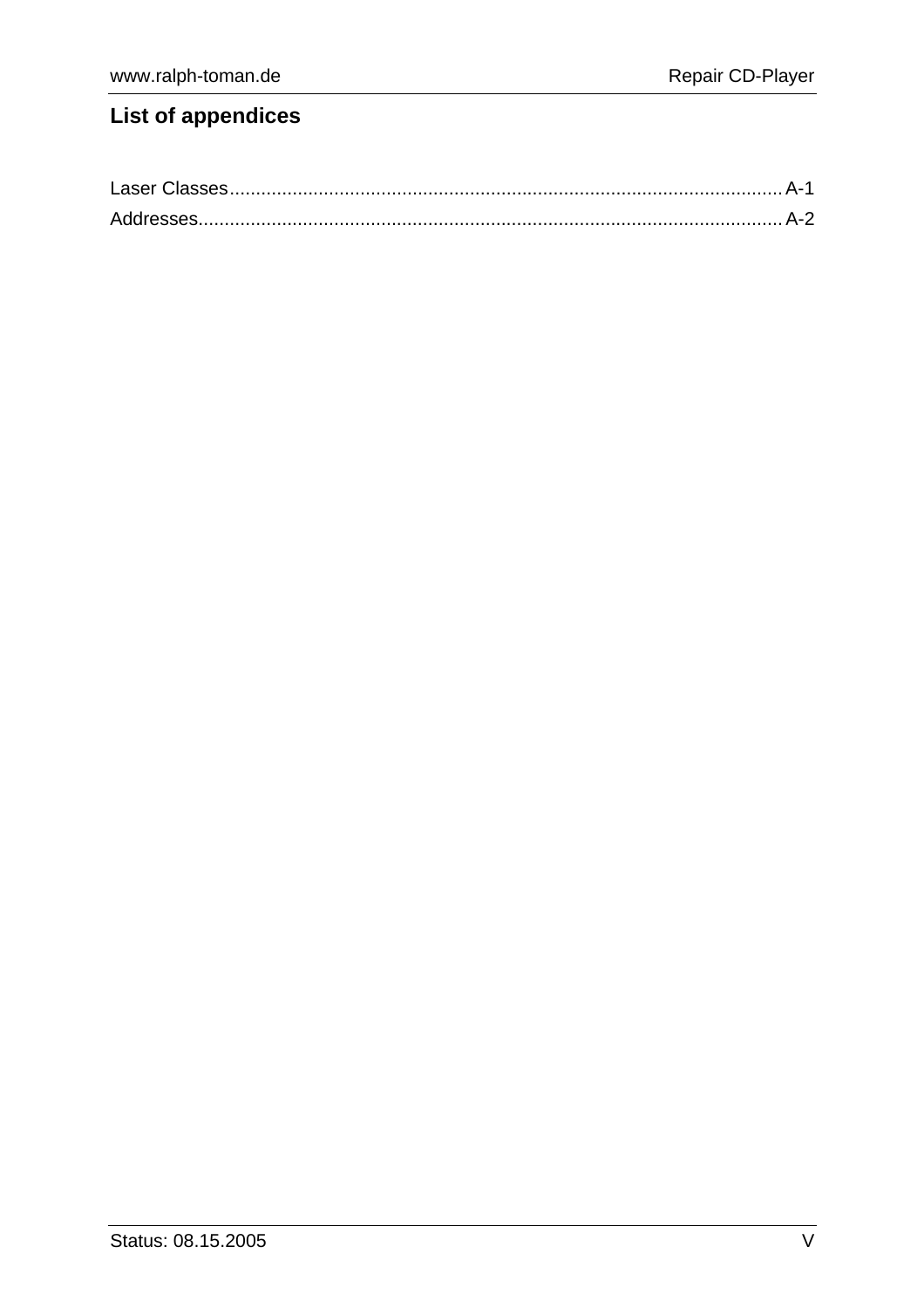### **1 Description**

#### **1.1 Introduction**

Repairing CD-players is hardly worth nowadays as labor in craft is quite expensive and you can get a new player at a very low price. One example: A CD-player approx. 5 years old doesn't play the CDs any more. The costs estimate amounts to approx. 30 Euro. The repair costs, however, can increase up to 100 Euro. In this case, I would say repair isn't worthwhile since you can buy a new player for about 49 Euro (as a special offer). These players do even play Mp3 files and DVDs. Furthermore, a new player is covered by guarantee.

This instruction shall help to repair CD-players which are not worth to be repaired through specialist shops.

### **1.2 Copyright, Exclusion of Damages (Liability)**

#### **1.2.1 Copyright**

All texts and graphics of this document are protected by copyright if not indicated differently. It is also not allowed to print extracts of the text. If you want to publish this instruction on your website please send an email to ralph.toman@t-online.de. I will then decide whether this instruction may be published on the respective site.

#### **1.2.2 Exclusion of Damages (Liability)**

In no event shall I be liable for any damage whatsoever (including, but not limited to, damages for personal injury) arising out of the application of this instruction. Protection measures are strictly to be observed. High voltages exist in CD-players and if you come into contact with them it could be life-threatening. During repair activities safety regulations have to be observed in order to avoid damage caused by short circuit, electric shock or fire.

The author does not assume the liability for consequential damages to persons and/ or any kind of equipment or the accuracy and completeness of the data.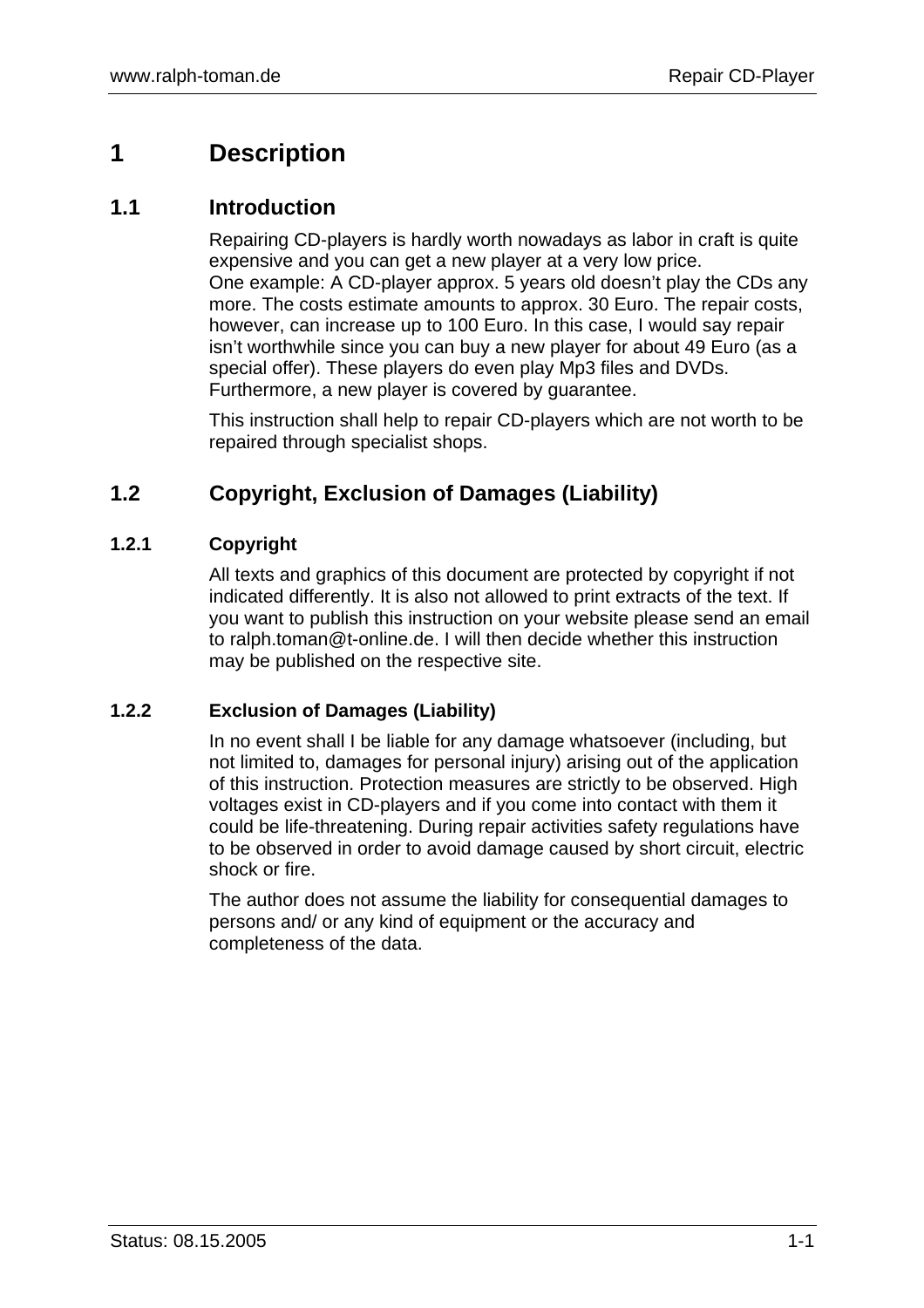#### **1.3 Safety instructions**

Meaning of warnings and notifications in this operating manual:

| <b>CAUTION</b>   | Disregard can lead to seriously injuring the operator<br>and to equipment damage. |
|------------------|-----------------------------------------------------------------------------------|
| <b>ATTENTION</b> | Disregard can lead to malfunctions and damaging the<br>equipment.                 |
| <b>NOTE</b>      | Important additional information                                                  |

#### **1.4 Rules for working with electrostatic sensitive components or modules**

integrated chips or components. The engineering of these electronic components makes them extremely sensitive to over voltages and thus sensitive to static electricity discharges as well. The acronym **ESD**, or **e**lectrostatic **s**ensitive **d**evice, is used to describe such components. Electrostatic sensitive modules are identified by this symbol:

All electronic modules are equipped with highly

**ATTENTION** Electronic components and modules must always be protected against electric charging and discharging. For this reason, the following measures must be observed for components or modules that are being tested or installed.

Electrostatic sensitive components or modules must not get in contact with materials which are chargeable (including all standard types of plastic).

Any person not conductively linked to the ambient electrical potential can be electrostatic charged.

Rules for working with electrostatic sensitive components or modules:

- Ensure that persons, the work area, and packaging have proper grounding when working with electrostatic sensitive modules. This avoids static charging.
- Avoid any contact with electrostatic sensitive modules unless it is inevitable (e.g. for maintenance). Handle the modules in such a manner, that contact with either the component pins or strip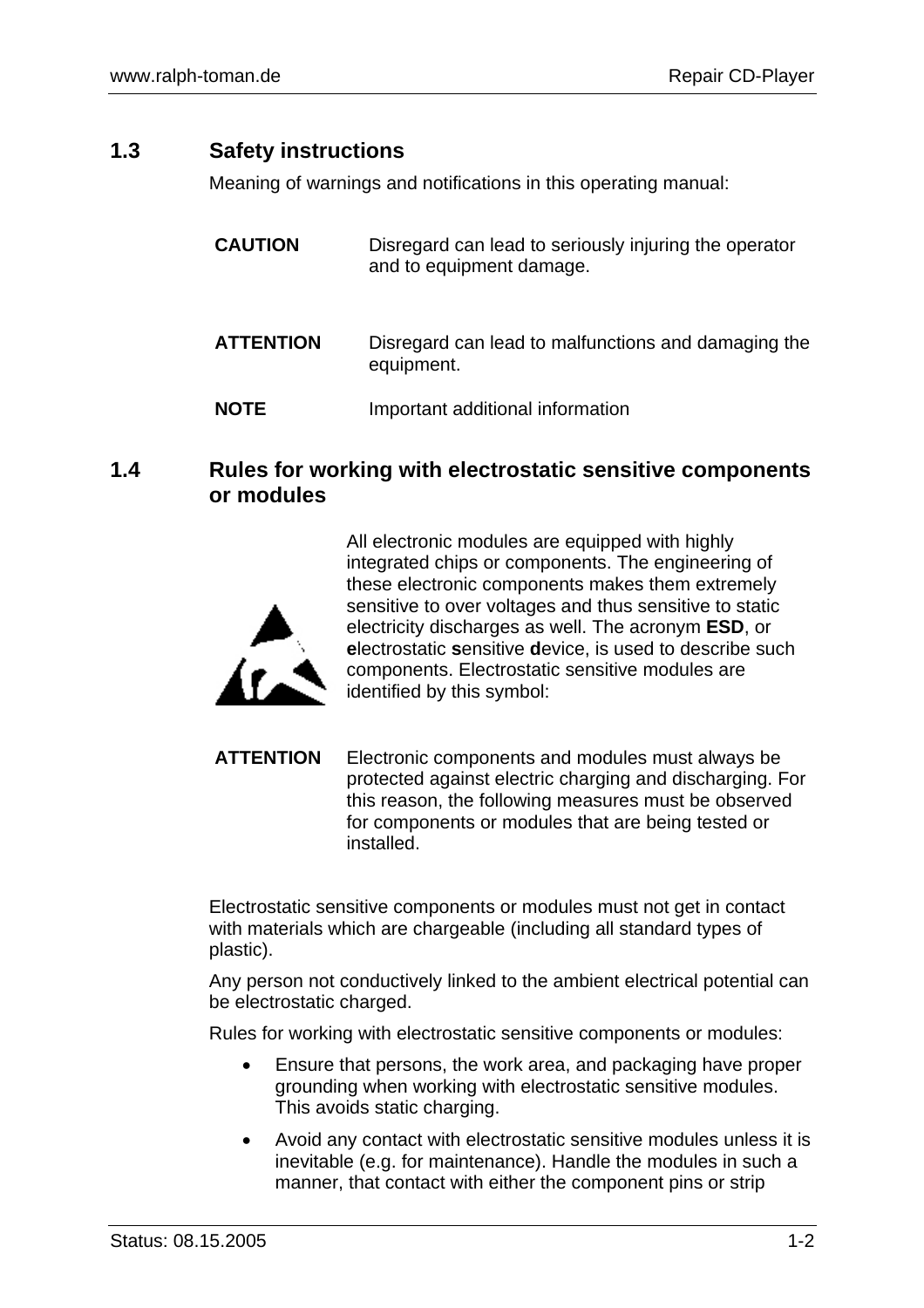conductors are avoided. This will prevent discharge energy from reaching and damaging sensitive components. If you must carry out measurements on a module, ensure to discharge yourself before performing the tasks. To do so, touch grounded metallic objects. Use grounded measuring devices only.

- The components must remain in their packaging until they are actually needed.
- Once it has been disassembled, a defective module must be placed in its original packaging.
- The converter must be switched off before modules are assembled or disassembled.
- Neither test voltage nor signals must be applied to the modules until the device has been switched on.

### **1.5 Repair instruction**

You've loaded a CD into your CD-player, but the player doesn't play it. What can you do? Those of you owning a 2-channel oscilloscope (or those who can borrow one) can try to get the CD-player started quite easily. But even without an oscilloscope you can take remedial action e.g., if you follow the chapters 1.5.1 and 1.5.2 mentioned below.

The following should be said to alcohol: isopropyl alcohol can be bought at the chemist's where it is very cheap. Ethyl alcohol would be an alternative; it is comparable, but much more expensive. Ethyl alcohol is drinkable, isopropyl alcohol is not. A certain substance makes it undrinkable. It's the same with methylated spirit. For our purposes, the cheap alcohol will do. Isopropyl alcohol will leave a white thin coating on the surface of the lens after it is evaporated. This is the substance mentioned above. However, it is no problem; you can simply use the dry end of a cotton bud to wipe it off. The lens will be clean then.

Another problem can occur: The disk drive doesn't rotate at all. In such a case the motor can be faulty (actually this is seldom the case) or the focusing doesn't function any more. The latter can easily be checked: Hold a CD quite near the lens and check if the lens moves up and down. If this is the case the CD-player tries to find the optimum focusing, i.e., focusing functions correctly.

Mostly, the following 3 reasons are responsible for the main defects:

- □ Laser (lens) is dirty
- Laser is not strong enough
- □ The device needs to be readjusted

If you have checked or cleared these 3 error sources and the CD-player still doesn't function, certainly, the laser must be replaced. This, however, isn't worth if the player cost about 100 Euro.

In the following, I will explain step by step how you can try to get the CDplayer started and work properly.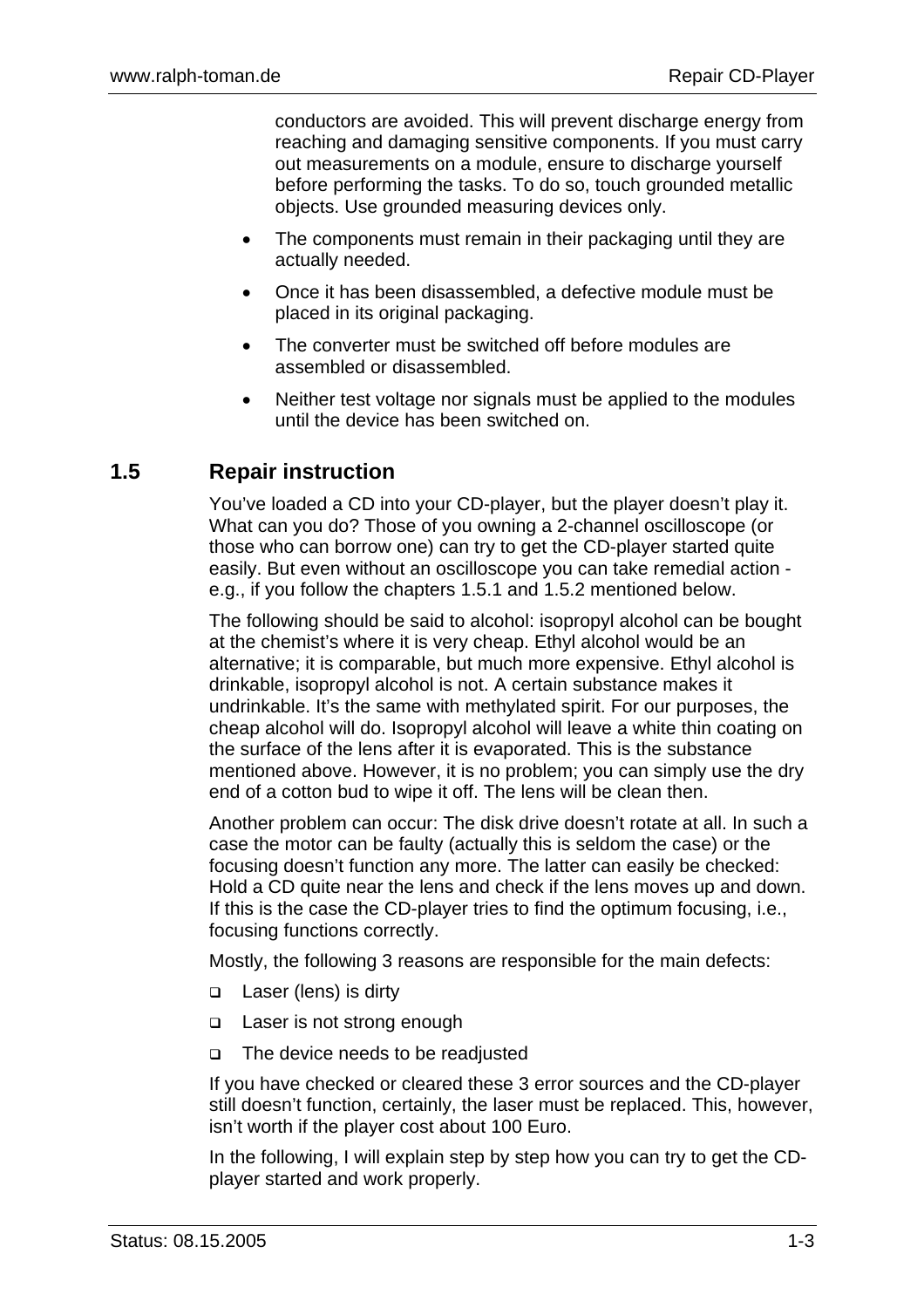Basically: If you change the position of the potentiometers, mark the original position before. I also like to turn the potentiometers but if, e.g., I turn more than 1 potentiometer I often forget the original position of each of them: one potentiometer adjusted incorrectly can disable the entire CD-player.

You need the following material:

- □ Cotton buds (ear swabs)
- Isopropyl alcohol
- □ Screwdriver (for recessed-head screws)
- □ Small screwdriver (for slotted screws)
- □ One 2-channel oscilloscope for the alignment

The following error symptoms can occur:

- The CD-player doesn't recognize the loaded CD
- The CD-player recognizes the CD, but doesn't play it
- □ The CD-player doesn't play all songs
- □ The CD jumps while it is played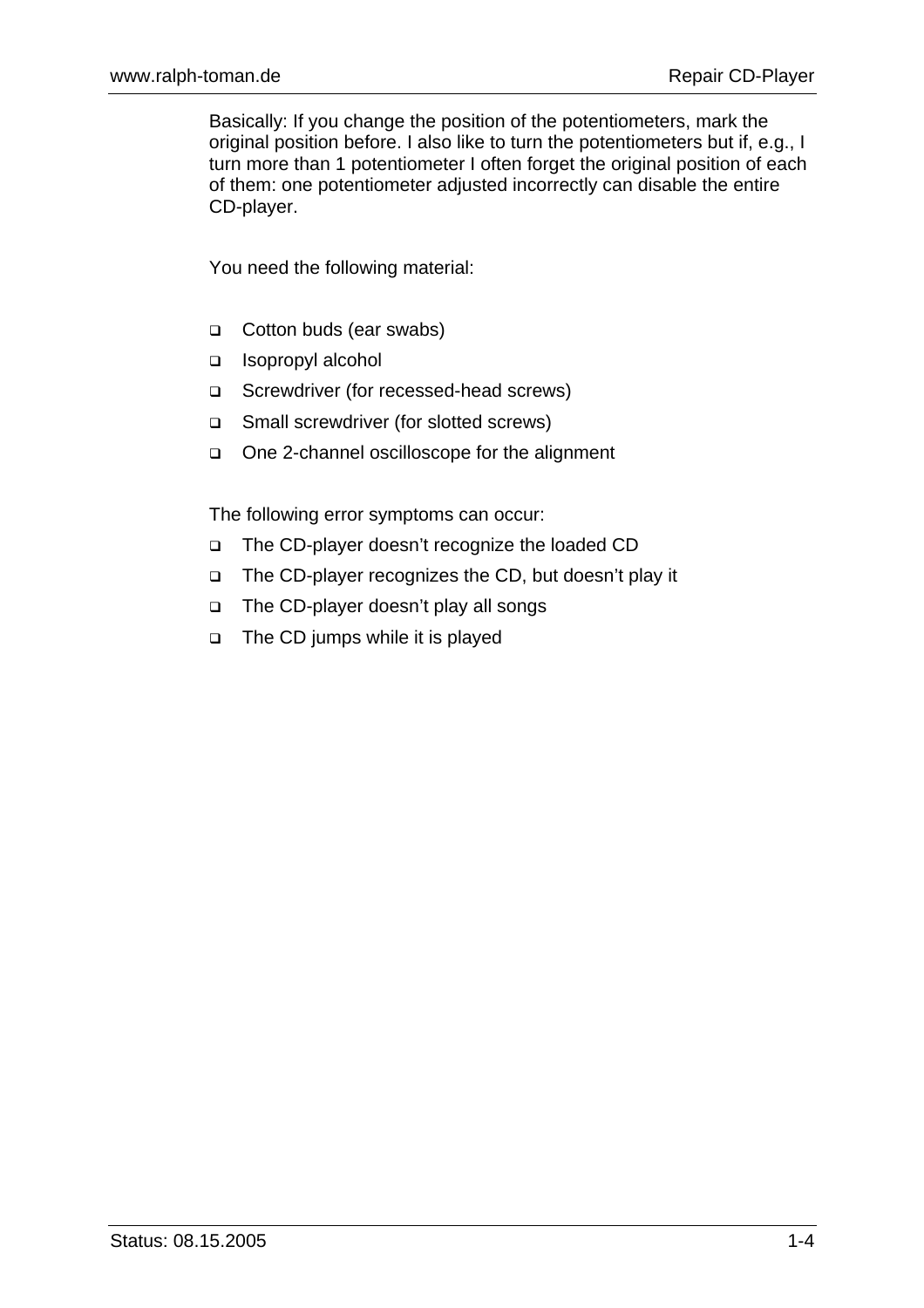#### **1.5.1 Cleaning the lens**

First of all you have to remove the cover of the casing to clean the laser lens. You might have to remove the hplastic part above the laser to reveal the lens. This part is mostly fixed with plastic catches and may be connected with a spring. The following figure shows a Pioneer CD-player. The plastic part (1) has to be removed using the two plastic catches (2). Take a small screwdriver and push the catches to the left. At the same time, slightly lift the plastic part (1).



Fig. 1-1: Cover of laser-pickup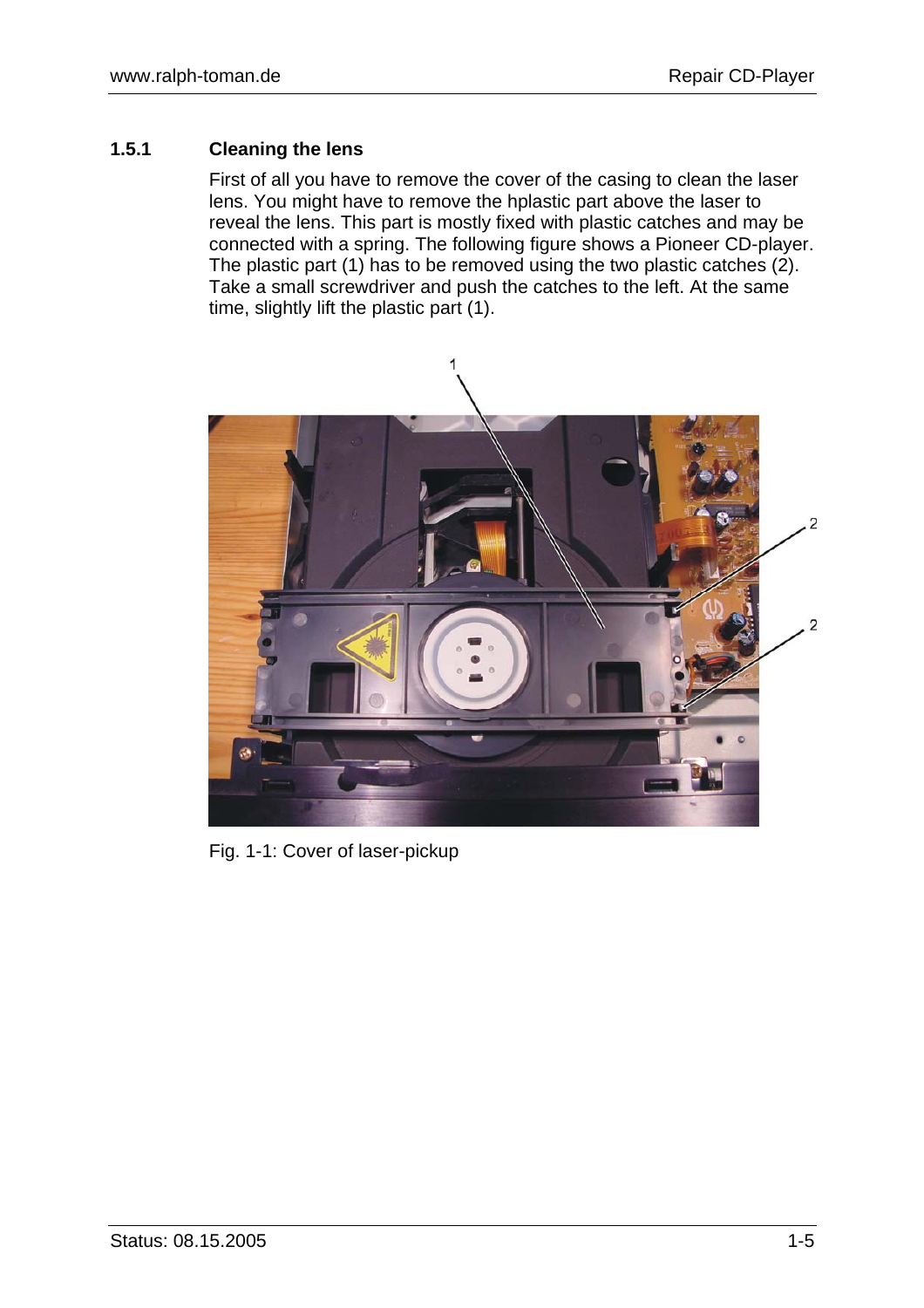After the cover has been removed you can see the laser unit with the lens (1) (see figure 1-2). You can also see a part of the flat cable and the longitudinal guide of the laser. On the left and on the right side a rod (2) is situated. Two rings made of plastic (3) surround each rod (2).

The following figure shows this very clearly. A good lubrication ensures a smooth guiding. See also chapter 1.5.4, "Mechanical alignment".



Fig. 1-2: Pick-up laser

Now the lens is uncovered. Use a cotton bud and pure alcohol or methylated spirit to clean the laser. Please do not use vodka or something similar (as vodka contains additives the lens would be soiled). Take the cotton bud and wipe the lens carefully: The lens is supported by a spring. If you press the lens too strongly it may not get back to its original position. The laser would be faulty then. Use the dry end of the cotton bud to complete the cleaning. Afterwards you can try if the CDplayer functions. If not continue with chapter 1.5.2.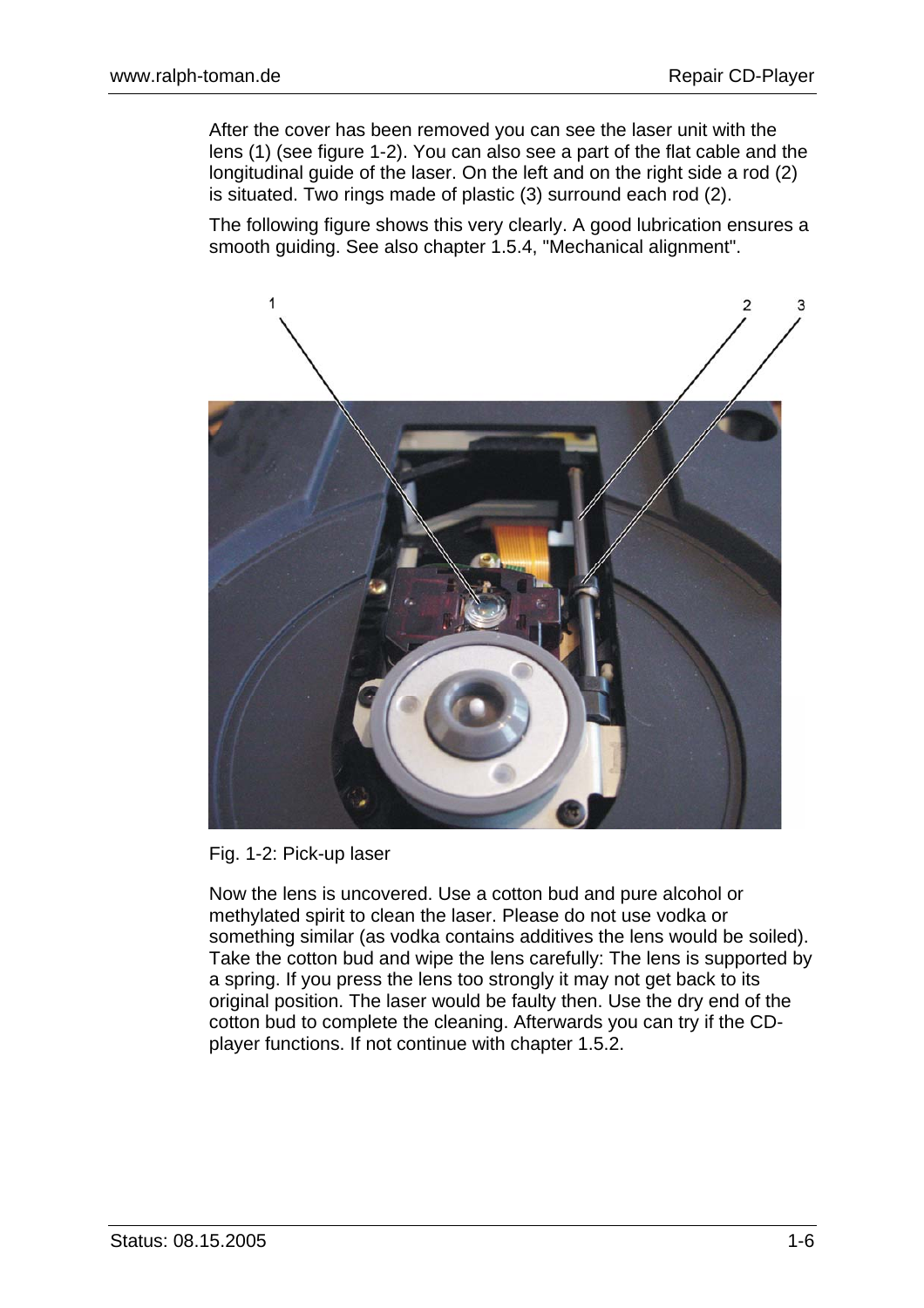#### **1.5.2 Increasing the laser current**

The laser current has to be increased. Depending on the type of the CDplayer the measuring points are on the big printed circuit board. Sometimes the measuring points are pins. In the case of the Sony CDplayer the measuring points are jumpers with a big splodge of solder in the middle. Other CD-players do not have something similar. The measuring point "HF" or "EFM" must be looked for. This is not easy in some cases because some devices do not have points at all. The following figure shows a Technics CD-player. The measuring points are jumpers/wire straps. Jumper no. 1 is the "GND", jumper no. 2 has the signal "EFM" and jumper no. 3 is the jumper where you can measure the signal "Focus Offset".



Fig. 1-3: Measuring junctions on a Technics CD-player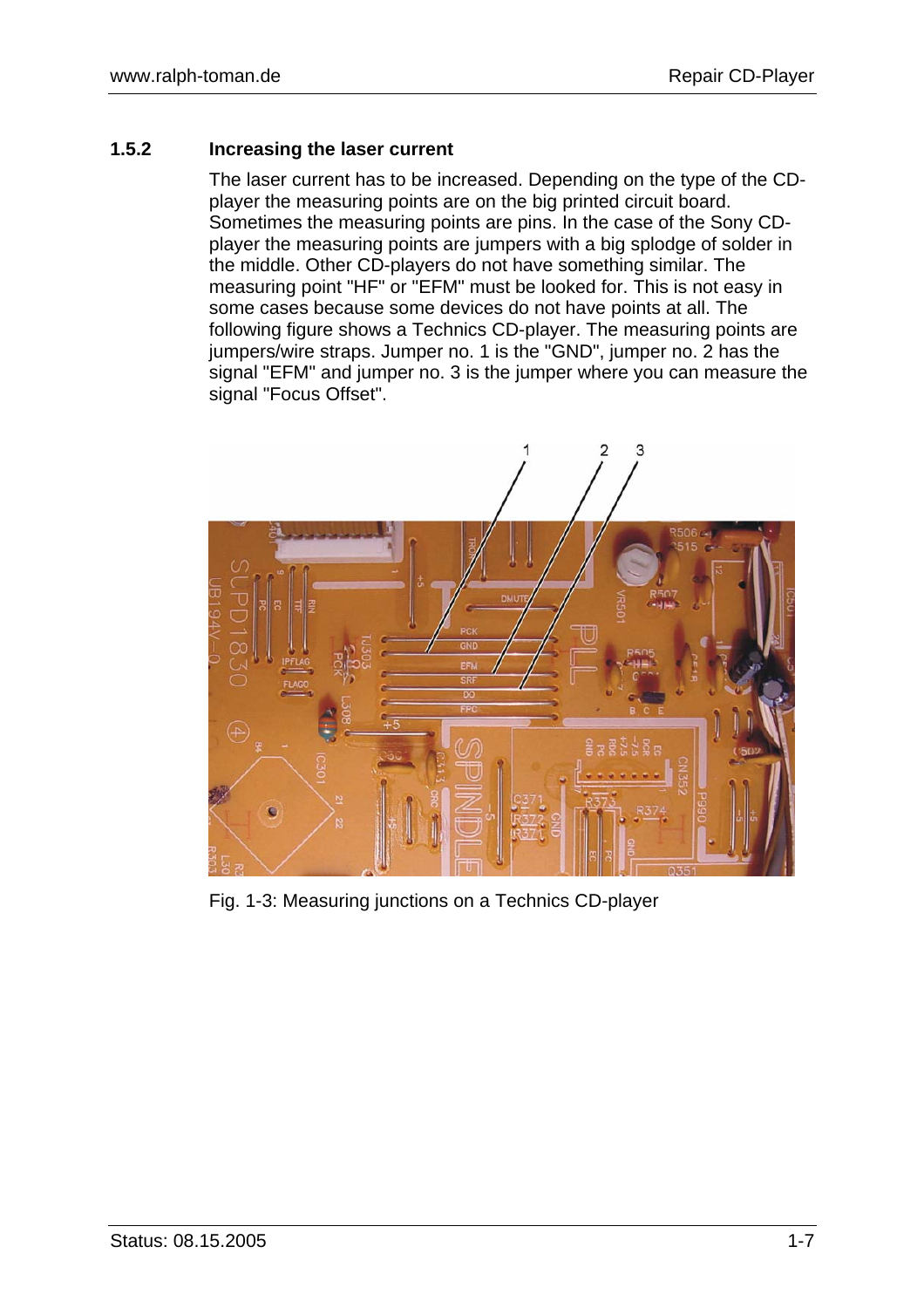If you do not find a measuring point look at the oscillogram (see the following figure) and search on the ICs until you'll see the signal. The characteristic is that the beams are bundled in the middle. What you cannot see in the figure is that a lot of sinusoids are lying on top of each other. Here they are displayed only blurred.



Fig. 1-4: Oscillogram of HF (EFM)

- **NOTE** The HF signal is mostly positioned where the main printed circuit board is connected to the laser via the flat cable.
- **NOTE** Unfortunately, the laser life is reduced by increasing the laser current. However, this is mostly the last option?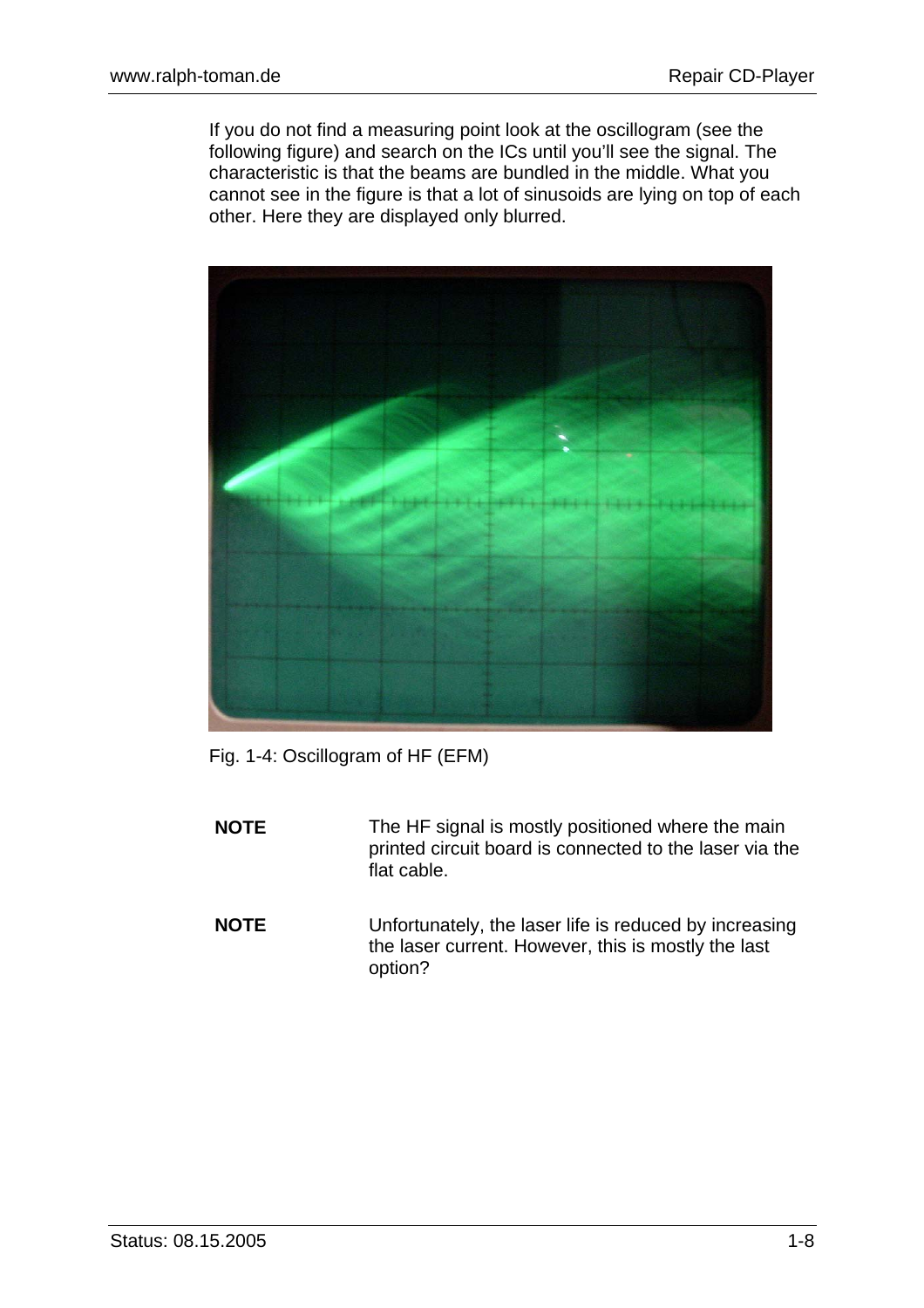As soon as you have found the signal increase the laser current. The appropriate potentiometer (1) is positioned either directly on the laser or on the flat cable connecting the laser unit with the big printed circuit board. The following figure shows the potentiometer clearly.



Fig. 1-5: Pick Up with potentiometer in a Pioneer CD-player

After you have found the potentiometer turn it very carefully! and, simultaneously, observe the HF-signal.

**ATTENTION** If you turn up the potentiometer too quickly the laser might get too much current and the laser diode will break. Therefore turn it only slightly observing the oscillogram. Potentiometers are often sealed with lacquer. Turning the potentiometer can cause an uncontrolled jerk.

The amplitude must increase. In most cases this is sufficient. If the potentiometer has already reached its limit stop then this is quite suspect. Even if the CD-player is functioning now you can assume that it won't last long. A potentiometer at its limit stop is never good. If this procedure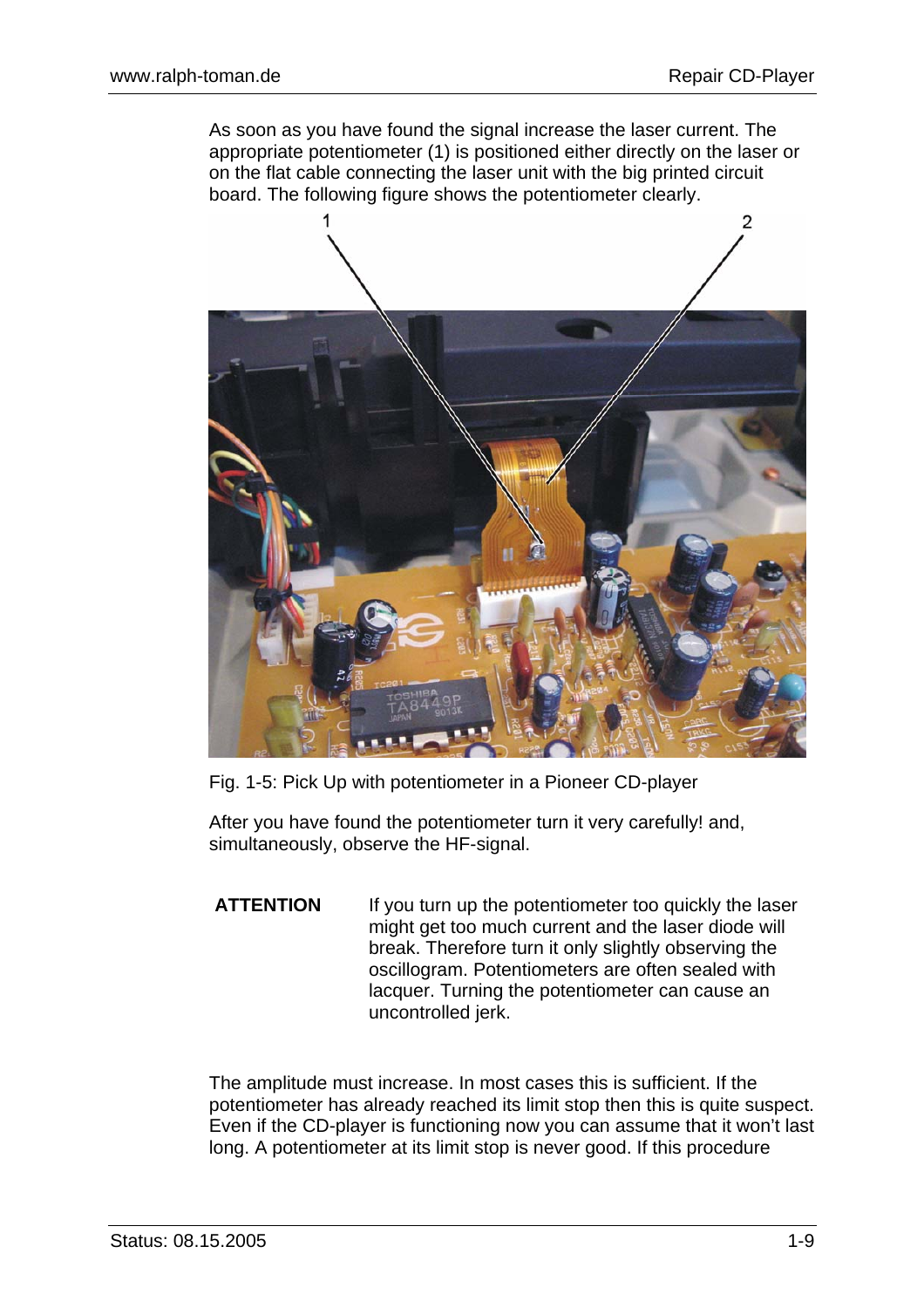hasn't helped to get the CD-player working an alignment is necessary (see the following chapter).

#### **1.5.3 Alignment of the CD-player**

Principally, there are two different types of CD-players. The older versions have got potentiometers on their printed circuit board. The following figure shows the printed circuit board of a Technics CD-player.



Fig. 1-6: Printed circuit board of a Technics CD-player

You can clearly see the yellow potentiometers (1, 2 and 3) which are used for the alignment. On newer CD-players the alignment is done automatically. So, if your CD-player is a modern one, you cannot in fact do much. I assume that you have got a device with all the following potentiometers: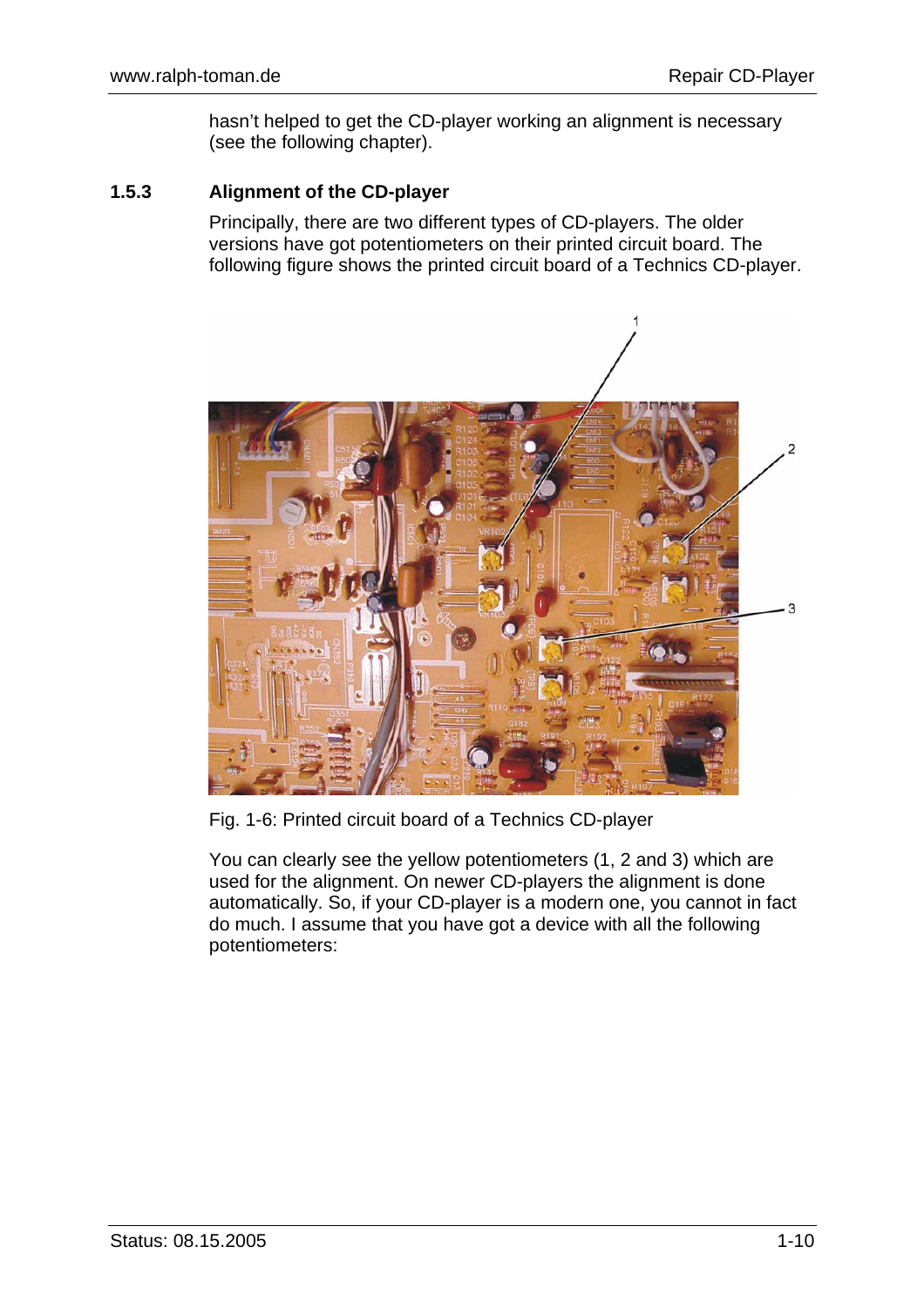- □ TG (Tracking Gain)
- □ TO (Tracking Offset)
- TB (Tracking Balance) (isn't always available!)
- FG (Focus Gain)
- **PDB** (Best eye) (in Technics devices!)

Furthermore, we need a test CD and a black gum tape approx. 0.9 mm broad and impervious to light. This must be adhered to the bright side of the CD.

**NOTE** The tape must not pass through the middle of the CD. Otherwise the CD might not be recognized [the information is in the inner edge of the CD (TOCtrack)].

The following figure shows a test CD.



Fig. 1-7: Test CD

After the CD has been prepared as described before, insert it into the CD player. The potentiometer positions/adjustments are marked. What's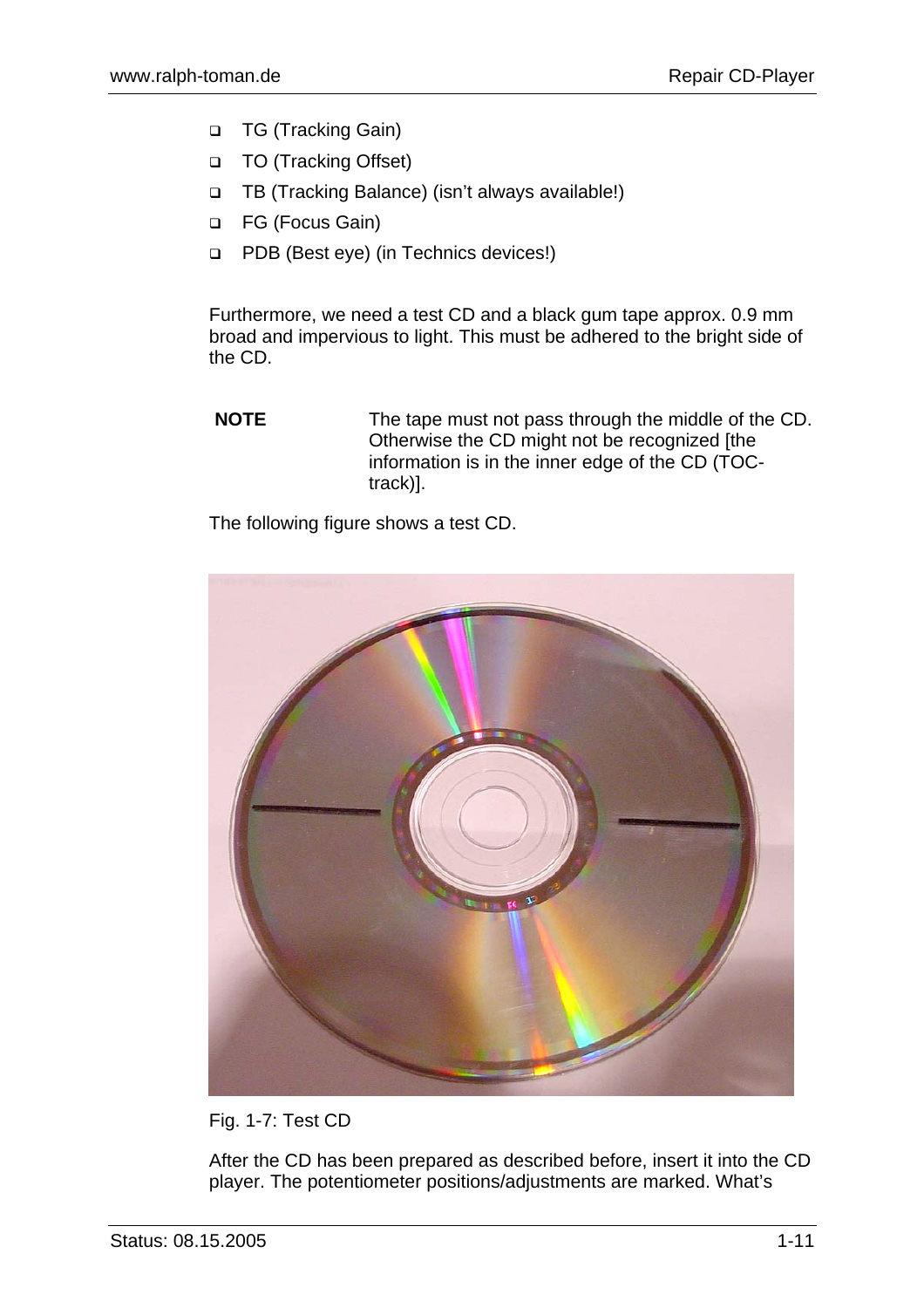important now is if the CD player can read the CD at least. If no reading is possible this alignment cannot take place. The entire laser could be defective. In order to check this, get all potentiometers into center position. Then take the CD from the drawer and check with the naked eye if a red beam can be seen in the laser. The laser beam is a dark red point and you should see it on the surface of the lens if you look onto the lens slanting your head.

**CAUTION** Do not look directly or for a prolonged time into the laser beam, just glance at it. The laser is very weak but can, however, cause health damages. See also laser classes in the appendix.

Now connect channel A of the oscilloscope to "HF" and channel B to the measuring point "Focus Offset". If you do not find this point look for it until you see an oscillogram showing small square pulses (the square pulses are the black stripes on the CD). The following figure shows the oscillogram.



Fig. 1-8: Square-wave signal on measuring junction "Focus Offset"

Next the "Focus Gain" will be set. If you turn up the appropriate potentiometer, you can hear how the lens grinds on the CD. Turn the potentiometer back until "grinding" noise stops. If you turn too much the CD player stops. Perform the same procedure with potentiometer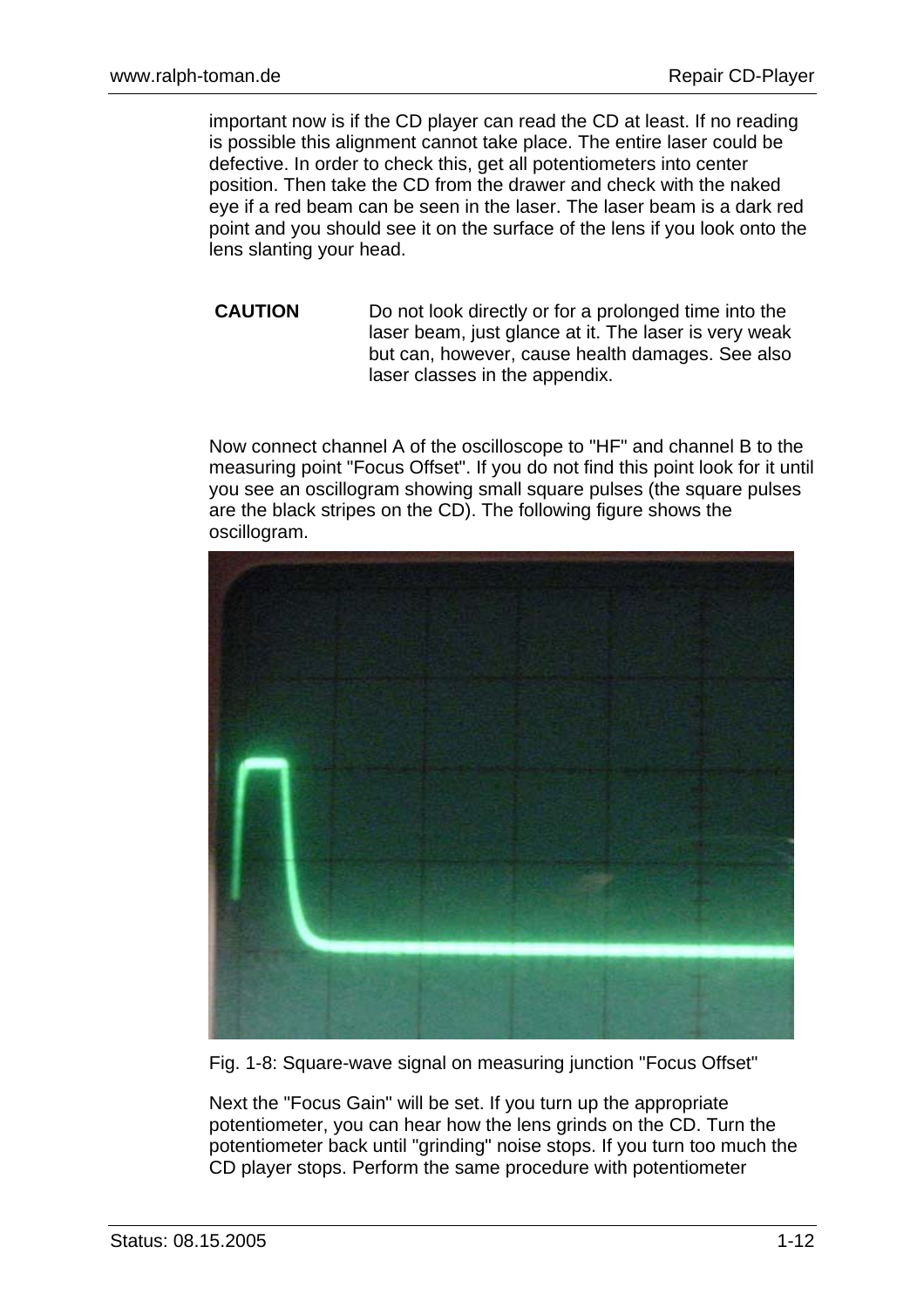"Tracking Gain" and afterwards with potentiometer "Focus Offset". HF dropouts should now be visible. There must not be any time shifting. Perform this procedure with potentiometer "Tracking Offset". If your CDplayer has got the potentiometers "PDB" and "E-F-Balance", set them so that the HF looks as clear as possible, i.e., shows as little film as possible. If the CD-player doesn't function yet repeat this alignment or reset one of the potentiometers.

You can assume that 80 % of the CD-players will function after the instructions mentioned above have been followed. If your player is one of the remaining 20 %, it is uncertain if a new laser unit is worth to purchase. In fact, I cannot claim that the player doesn't function only because of the faulty laser. If the player is still faulty I would suggest to take it to a specialist shop or to someone else who knows a lot about CDplayers.

A further test is described in paragraph 1.5.4. This paragraph deals with the mechanical alignment.

Just a comment to the electrical alignment: The service manuals often describe how to activate the service mode. Sometimes this mode is quite helpful: you can check the laser without inserting a CD.

The service mode of a Pioneer CD-player is activated as follows: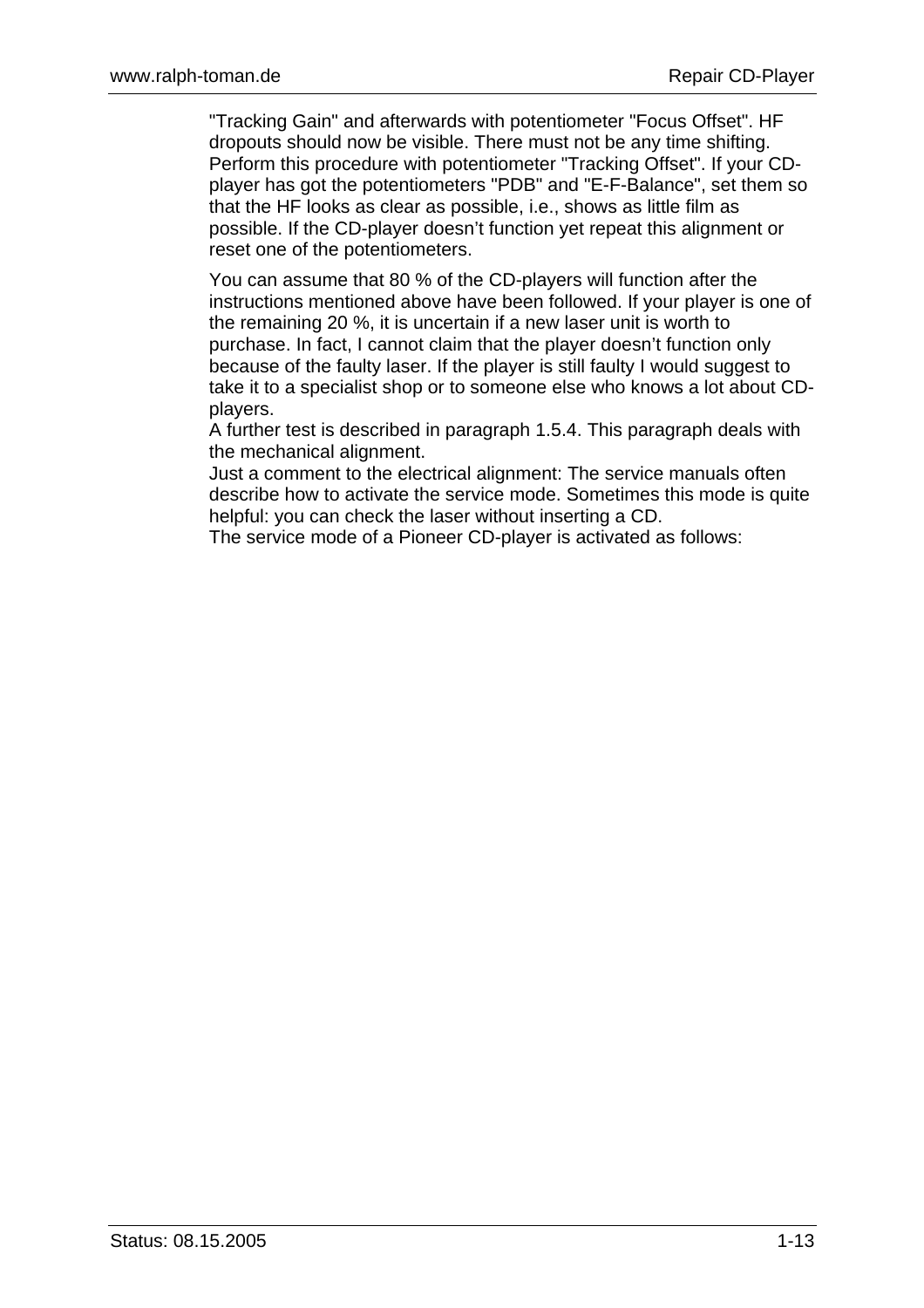Eject the CD and switch off the CD-player. Press the small key button (1) on the main printed circuit board and keep it pressed. Switch off the CDplayer. Using the buttons Forward, Reward and Play you can start the focusing process without an inserted CD and you can move the laser unit back and forth completely. Eject CD and switch off CD-player. In this way you can easily approach the lens. The following figure shows the small key button:



Fig. 1-9: Pushbutton for the Service Mode

Finally a short comment for adjusting the potentiometers:

As man hours in production are very expensive Philips decided to go a different way. A CD-player was produced. Then it was aligned optimally. The potentiometers' positions/adjustments were photographed for the alignment regulations. This made is easy to set the potentiometers on every new CD-player. I do not know if the players were tested afterwards. If 5 of 100 CD-players were sent back because they didn't function due to a wrong alignment this was okay for the company. These players were scrapped, the customer got a new player. An alignment would have been too expensive.

If this is still practiced nowadays I do not know. Anyone who knows something about it can send me an e-mail if he/she likes (ralph.toman@t-online.de).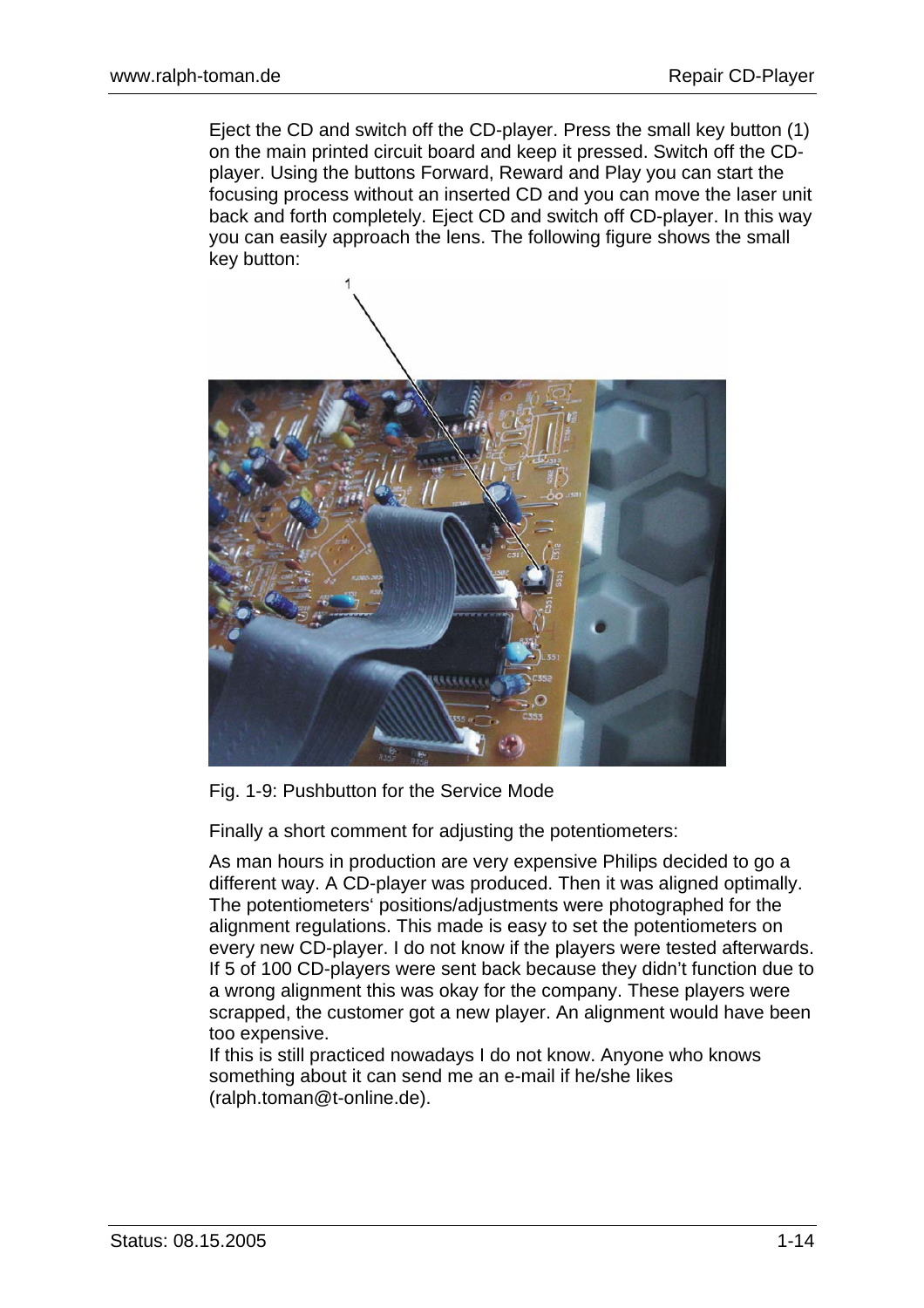#### **1.5.4 Mechanical alignment**

In the previous sections we assumed that the mechanics wasn't misadjusted and a mechanically perfect CD was inserted into the Disc tray. Another reason for the CD player not functioning properly is an unbalanced CD or a slightly misadjusted mechanics. Unfortunately, the mechanical alignment cannot be described generally for all CD players. Anyone who wants to perform a mechanical alignment must order the service manual for his/her CD player. However, not every service manual describes a mechanical alignment. It might be better to contact the manufacturer to get information if there is a description available at all. It is worth asking since the prices for a service manual can amount to 30 Euro. See the appendix for addresses of companies that offer schematic diagram.

If an unbalanced CD has been inserted it must be replaced by a perfect one. If you use an oscilloscope to look at the HF you will see the amplitude pumping (voltage height). This pumping must be reduced to a minimum.

In order to function perfectly the mechanics has to be greased. The laser is moved over the whole area via two rods that are mounted sideways it. The laser is powered by spindle that is driven by a motor. Those rods and the spindle are greased. If the is not enough grease or it resinified new grease has to be used for re-greasing. A good brand for greasing is "Ballistol". Simply use an ear swab for putting some grease on the rods. and make sure the motor moves the laser from one side to the other, and this way spreads the grease consistently. This might happen by putting a 80 min CD into the player.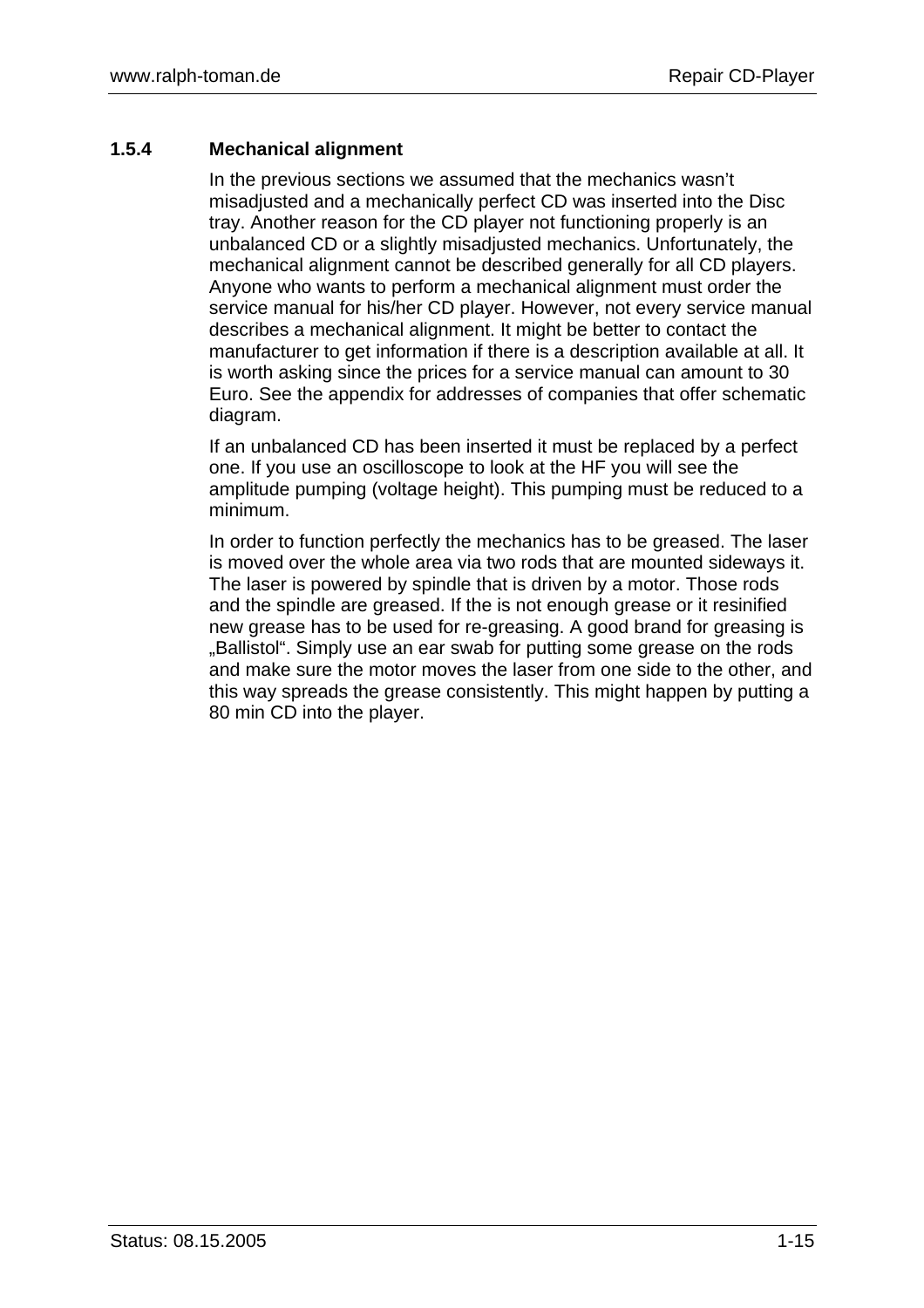### **Laser Classes**

Depending on the potential endangerment through the accessible radiation laser units are divided into classes: 1, 2, 3A, 3B and 4 (1, 1M, 2, 2M, 3R, 3B and 4).

#### **Class 1**

Class I laser products produce no accessible laser emissions. For example, a CD player or DVD player/recorder contains an internal laser to read or write data, but does not actually emit any laser light. Products of this type are Class I laser systems. Class I lasers products present no hazard at all unless they are disassembled to gain access to the internal components.

#### **Class 2**

Class II laser products can emit up to 1 milliwatt (1/1000th watt) of accessible laser emissions. Low powered laser pointers, data and telecommunications gear, and some scientific systems use lasers of this output classification. Class II laser products are not capable of causing permanent eye injuries, but can still be quite hazardous due to glare and temporary flash blindness. .

#### **Class 3A**

Class IIIa laser products can emit up to 5 milliwatts (5/1000th watt) of accessible laser emissions. The most common laser pointers, and all inexpensive laser display systems fall into this output classification. Class IIIa lasers pose an eye hazard with prolonged exposure, and should not be directed towards the eyes or face, and should never directed into or out of a moving vehicle.

#### **Class 3B**

Class IIIb laser products can emit up to 500 milliwatts  $(\frac{1}{2}$  watt) of accessible laser emissions. Some scientific and medical systems, and low powered laser display systems may be classified into this category. Class IIIb lasers are capable of causing a permanent eye injury with brief exposure, can cause minor skin burns, and can ignite many materials with sustained or focused exposure.

#### **Class 4**

Class IV laser products emit any amount of power greater than 500 milliwatts (1/2 watt). Industrial laser systems, research, scientific, and medical lasers, and the largest laser display systems are Class IV laser products. Class IV lasers can cause permanent eye injury before you can react, can cause serious skin burns, and can quickly ignite flammable materials at a considerable distance.